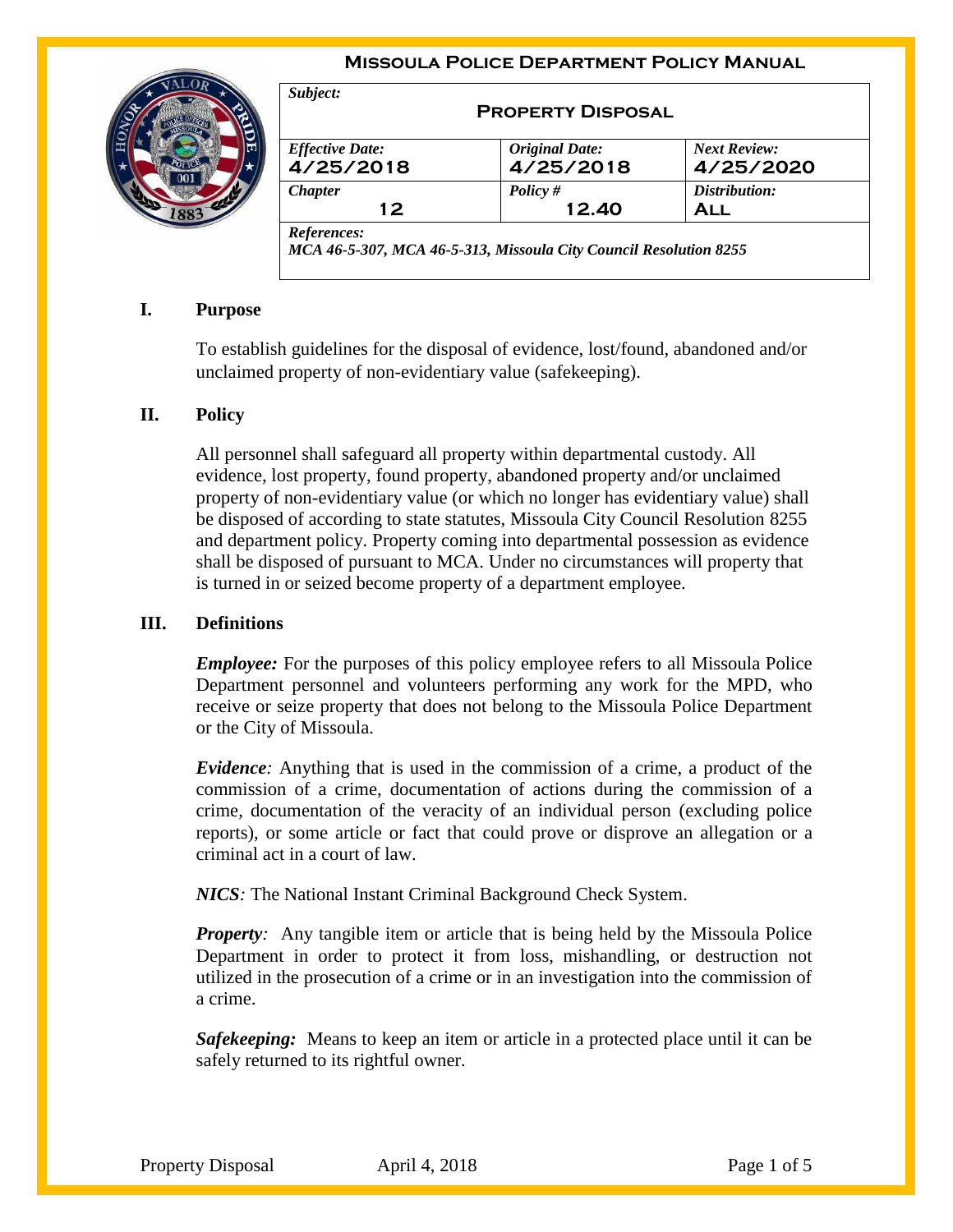### **IV. Procedure**

### **A. Responsibilities**

- 1. All employees are responsible for the safe storage of all property and evidence coming into the custody of the Missoula Police Department.
- 2. All Employees are equally responsible for proper record-keeping and establishing a chain of custody of all property and evidence.
- 3. Employees shall appropriately log all incoming and outgoing property and evidence, as well as documentation of any auction, retention, or destruction of property and contraband.
- 4. The Administrative Captain under the authority of the Chief of Police shall be responsible for the management of all property and evidence being held by the Missoula Police Department and shall ensure all employees follow these responsibilities.

## **B. General procedures**

- 1. Non-evidentiary property shall be held 90 days if the monetary value exceeds \$20 and 30 days if the monetary value is \$20 or less.
- 2. Non-evidentiary property may be disposed of immediately if it is trash or personal property that is hazardous, perishable, or valueless.
- 3. The department shall make every reasonable effort to identify and locate owners of property turned into the MPD, to include sending a letter to the last known address of the owner, telephone contact, or checking the Records Management System for residence information.
- 4. If the owner of the property cannot be located and the property remains unclaimed:
	- a. A finder of property, other than a department employee or member of his or her immediate family, may claim the property within 10 days following the expiration of the 90-day or 30-day period as applicable.
	- b. If a finder of property requests to have the property returned, it shall be documented as a supplemental report and noted in the property section of the case.
	- c. Unclaimed property will be destroyed as allowed or required by local, state or federal law, donated or otherwise sold at public auction to the highest bidder. Unclaimed property may be retained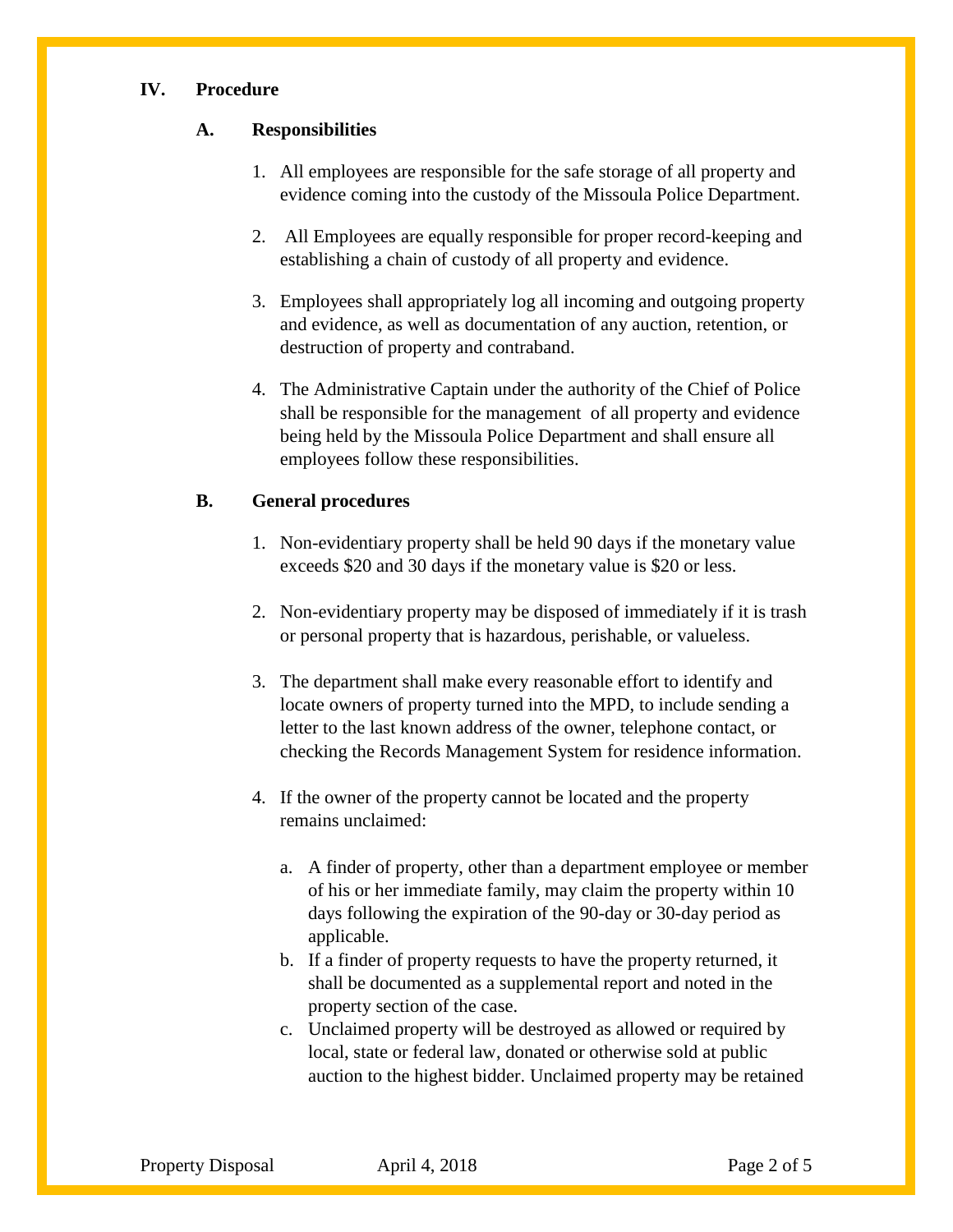by the Police Department for department use if approved by the Chief or his designee.

- d. Notice of destruction, donation, or sale at public auction shall be given by publication one time in the newspaper of general circulation at least 10 days prior to the scheduled destruction, donation, or sale at public auction of unclaimed property with a value in excess of \$20.
- e. Items with a value under \$20 may be disposed of, donated, or sold at auction following the 30 day waiting period if no owner has been located.
- f. Auction or destruction shall be the preferred method for disposal of unclaimed property.
	- i. Only property that is difficult to dispose of, due to it being somehow unique or of low value and not readily sold at auction, should be considered for donation.
	- ii. Any property that is donated should be donated to a local nonprofit charitable organization.
- g. Upon proof of legal ownership the property will be returned to its legal owner as set forth in Section IV. D. below.

# **C. Property held as Evidence**

- 1. Property retained as evidence shall be disposed of in accordance with 46-5-307 MCA and any other applicable State statute or Federal law.
	- a. Evidence held for a case filed in District Court, the Prosecutor must file a petition which meets the requirements set forth in 46-5-307.
	- b. Evidence held for a case filed in Municipal Court does not require a petition.
		- i. The owner of property seized pursuant to a case filed in Municipal Court, has six months from the conclusion of the case to contact the prosecuting attorney to claim the property.
		- ii. An owner who fails to contact the prosecuting attorney's office within six months after the conclusion of the case surrenders the property to the seizing or holding agency and forfeits any right to the property.
		- iii. If an owner claiming property demonstrates proof of ownership and the prosecuting attorney determines the property is no longer needed for prosecution of the case, the property must be returned to the claiming owner.
		- iv. Six months from the conclusion of a case filed in Municipal Court, the Property Clerk must contact the

Property Disposal April 4, 2018 Page 3 of 5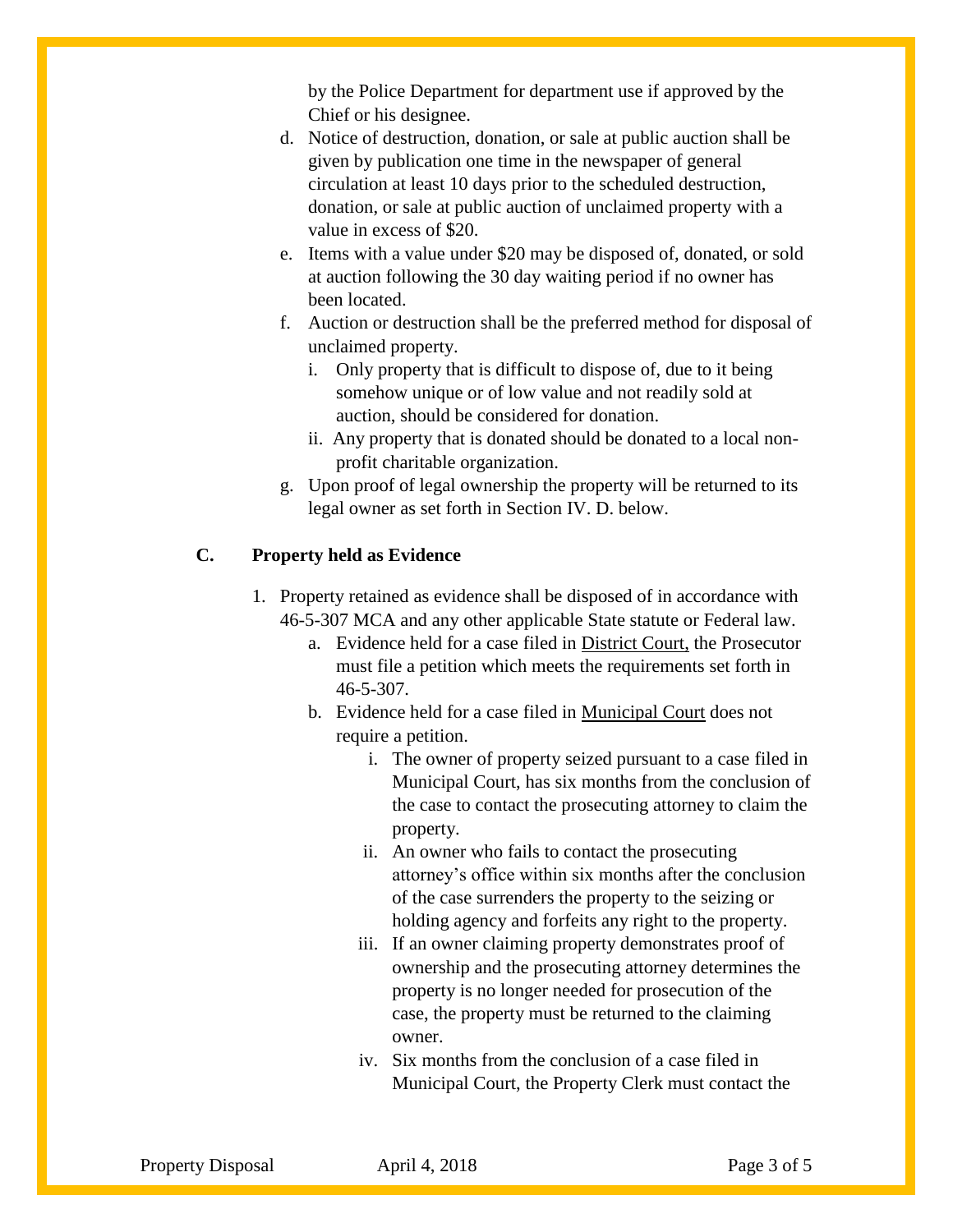prosecuting attorney to determine if a claim was filed prior to disposing of the property.

c. If the evidence has a high monetary value (over \$200) or is a firearm the Property clerk shall attempt to contact the owner by telephone and certified letter at the last known address (if known) prior to disposing of the property.

# **D. Release of non-evidentiary and lost/found/safe keeping property**

- 1. Non-evidentiary and lost/found property shall be released to the true owner or his agent when claimed.
- 2. Satisfactory proof of ownership (e.g., serial number, receipts, sales slip, invoice, listed in report as owner) must be presented. In lieu of proof listed above, when an owner can describe a property item in great detail as to color, style, brand, scratches, marks, and condition (characteristics which only the owner would know), property may be released after the person or agent claiming the property signs an affidavit indicating they are the true owner or are a representative of the true owner.
- 3. Any other person seeking release of property, particularly when a dispute exists about ownership, shall be advised that the property can only be released to them as a result of the following:
	- a. A valid court order.
	- b. Written consent from the City or County Attorney.
	- c. All but one of the parties claiming ownership relinquishes their claims to the property in writing.

# **E. Disposal of lost, found, and non-evidentiary property**

1. The Administrative Sergeant shall oversee and ensure disposal of these items in accordance with procedures specified by law (e.g., advertisement, public sale, deposit of proceeds, retention for MPD use), and will ensure documentation of the disposal is entered properly for each piece of property.

# **F. Weapons**

- 1. Following all criminal proceedings, legally possessed weapons not ordered confiscated by the court shall be returned to the owner or the owner's agent.
- 2. Proof of ownership (e.g., serial number, receipts, sales slips or detailed descriptions, identified in police report) shall be required before release.
- 3. Disposal of contraband weapons shall be according to this policy and any applicable court orders after an NCIC check.

Property Disposal April 4, 2018 Page 4 of 5